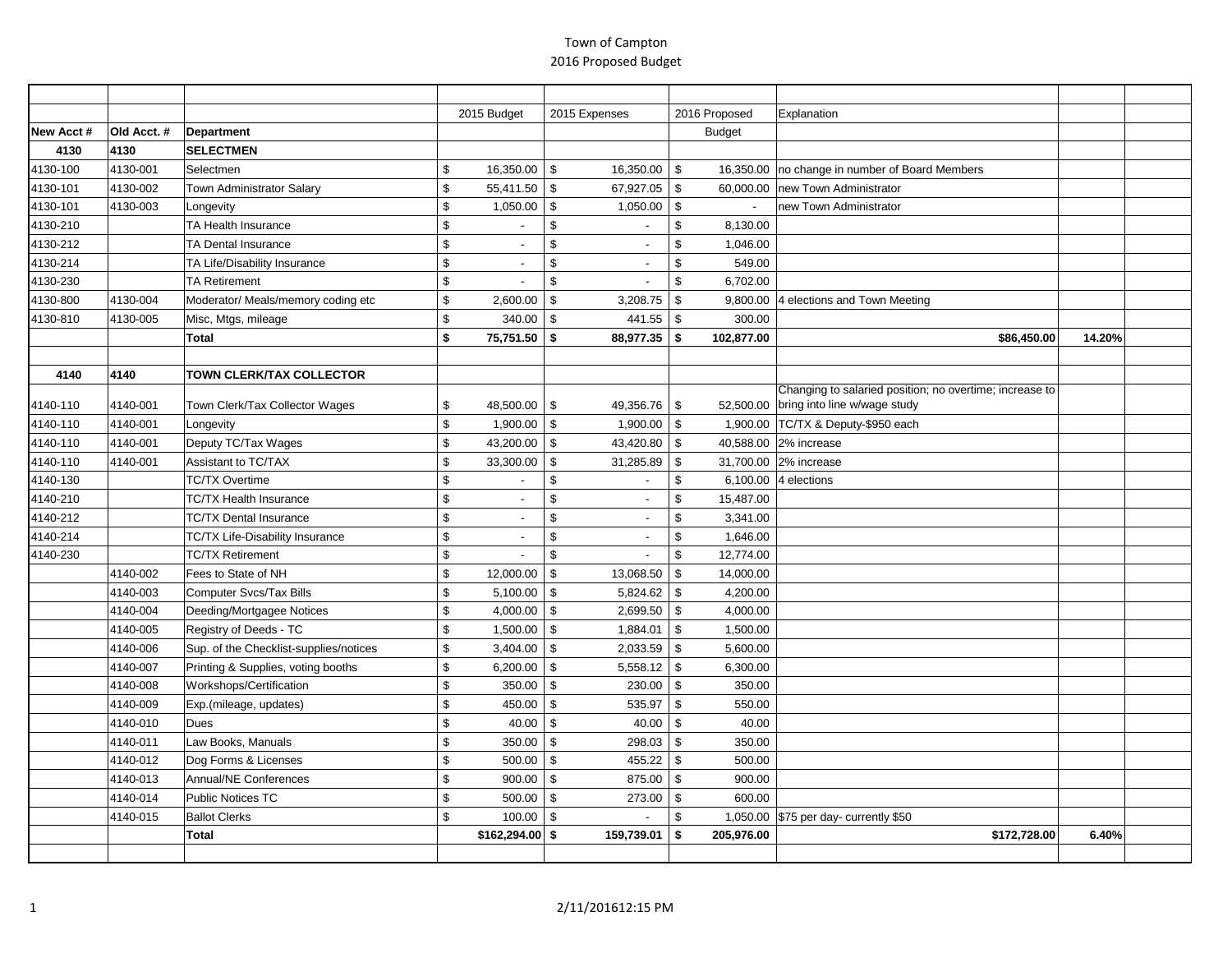|           |            |                                    | 2015 Budget          | 2015 Expenses                    | 2016 Proposed          | Explanation                              |           |  |
|-----------|------------|------------------------------------|----------------------|----------------------------------|------------------------|------------------------------------------|-----------|--|
| New Acct# | Old Acct.# | Department                         |                      |                                  | <b>Budget</b>          |                                          |           |  |
| 4150      | 4150       | <b>FINANCIAL ADMINISTRATION</b>    |                      |                                  |                        |                                          |           |  |
| 4150-110  | 4150-002   | Assistant to Town Administrator    | \$<br>34,000.00      | \$<br>36,392.57                  | -\$                    | 34.000.00 2% increase                    |           |  |
| 4150-110  | 4150-002   | Longevity                          | \$<br>950.00         | \$<br>950.00                     | \$<br>950.00           | 2 employees-\$950 each                   |           |  |
| 4150-110  | 4150-002   | Office Assistant                   | \$<br>32,079.00      | - \$<br>33.047.80                | <b>S</b>               | 31,679.00 2% increase                    |           |  |
| 4150-120  | 4150-002   | Part time Bookkeeper               | \$<br>16,000.00      | \$<br>11,514.60                  | \$                     | 15,000.00 2% increase                    |           |  |
| 4150-130  |            | Overtime                           | \$                   | $\mathfrak{L}$<br>$\overline{a}$ | \$<br>1,000.00         |                                          |           |  |
| 4150-210  |            | Admin Health Insurance             | \$                   | \$<br>$\overline{\phantom{a}}$   | \$<br>9,741.00         |                                          |           |  |
| 4150-212  |            | Admin Dental Insurance             | \$                   | \$                               | 1,575.00<br>\$         |                                          |           |  |
| 4150-214  |            | Admin Life-Disability Insurance    | \$                   | \$<br>$\sim$                     | \$<br>1,097.00         |                                          |           |  |
| 4150-230  |            | Admin Retirement                   | \$                   | \$                               | \$<br>6,252.00         |                                          |           |  |
|           | 4150-003   | <b>Public Notices</b>              | \$<br>600.00         | \$<br>474.00                     | \$<br>500.00           | based on past activity                   |           |  |
|           | 4150-004   | Town Reports & Binding             | \$<br>4,850.00       | $4,718.00$ \\$<br>\$             | 4,900.00               | same vendor                              |           |  |
|           | 4150-005   | <b>Office Supplies</b>             | \$<br>3,200.00       | 4,529.96<br>\$                   | \$<br>5,000.00         | increase in copies/colored printer       |           |  |
|           | 4150-006   | Treasurer/Deputy                   | \$<br>1,700.00       | \$<br>1,700.00                   | \$<br>3,000.00         | Increase in stipends                     |           |  |
|           | 4150-007   | Mileage and Meetings               | \$<br>400.00         | - \$<br>260.60 \$                | 400.00                 |                                          |           |  |
|           | 4150-008   | Equip. Main. & Repair              | \$<br>1,500.00       | \$                               |                        | 1,500.00 contracts for office equipment  |           |  |
|           | 4150-009   | Internet & Website                 | \$<br>2,300.00       | \$<br>3,325.38                   | $\sqrt{3}$<br>2,000.00 | no longer pay separate fee to CCS        |           |  |
|           | 4150-010   | Training                           | \$<br>250.00         | \$<br>284.00                     | $\vert$ \$<br>250.00   | potential training opportunites          |           |  |
|           | 4150-011   | Auditors                           | \$<br>20,000.00      | \$<br>14,100.00                  | \$<br>13,000.00        | New Auditing Firm                        |           |  |
|           | 4150-012   | <b>Computer Services</b>           | \$<br>16,000.00      | - \$<br>13,228.95                | <b>S</b><br>15,225.00  | 3% increase-new town emails              |           |  |
|           | 4150-013   | Checks, Tax Forms                  | \$<br>600.00         | \$<br>609.96                     | \$<br>620.00           |                                          |           |  |
|           | 4150-014   | <b>NHMA Dues</b>                   | \$<br>2,888.00       | \$<br>2,888.00                   | \$<br>2,934.00         | 2016 dues                                |           |  |
|           | 4150-015   | Assess, Pub. & Forms               | \$<br>20.00          | \$<br>20.00                      | \$<br>20.00            | Assessors Association dues               |           |  |
|           | 4150-016   | Reg. of Deeds Recording            | \$<br>300.00         | 474.49<br>\$                     | \$<br>500.00           | increase in fees and more deeds recorded |           |  |
|           | 4150-017   | <b>Bank Charges</b>                | \$<br>250.00         | \$<br>165.00                     | <b>S</b><br>250.00     |                                          |           |  |
|           | 4150-018   | Compliance Officer                 | \$<br>6,800.00       | - \$<br>$6,396.00$ \$            | 6,800.00               | no anticipated increase in activity      |           |  |
|           | 4150-019   | Auction of Tax Deeded Property     | \$<br>30,000.00      | \$                               |                        | no tax auction next year                 |           |  |
|           |            | <b>Total</b>                       | \$<br>174,687.00     | 138,920.61<br>- \$               | 158.193.00<br>∣\$.     | \$140,978.00                             | $-19.30%$ |  |
|           |            |                                    |                      |                                  |                        |                                          |           |  |
|           | 4152       | <b>ASSESSING SERVICES</b>          |                      |                                  |                        |                                          |           |  |
|           | 4152-001   | Appraiser                          | \$<br>$10,000.00$ \$ |                                  | \$<br>10,100.00        |                                          |           |  |
|           | 4152-001   | Reval/Updates                      | \$<br>40,000.00      | 51,449.25<br>\$                  | 37,000.00<br>\$        |                                          |           |  |
|           |            | <b>Total</b>                       | \$<br>$50,000.00$ \$ | $51,449.25$ \$                   | 47,100.00              |                                          |           |  |
|           |            |                                    |                      |                                  |                        |                                          |           |  |
|           | 4153       | <b>LEGAL EXPENSES</b>              |                      |                                  |                        |                                          |           |  |
|           | 4153-001   | Mitchell Municipal Group/Dan Crean | \$<br>$21,000.00$ \$ | 9,301.21                         | <b>\$</b><br>15,000.00 |                                          |           |  |
|           |            | Total                              | $$21,000.00$ \$      | 9,301.21                         | l \$<br>15,000.00      |                                          |           |  |
|           |            |                                    |                      |                                  |                        |                                          |           |  |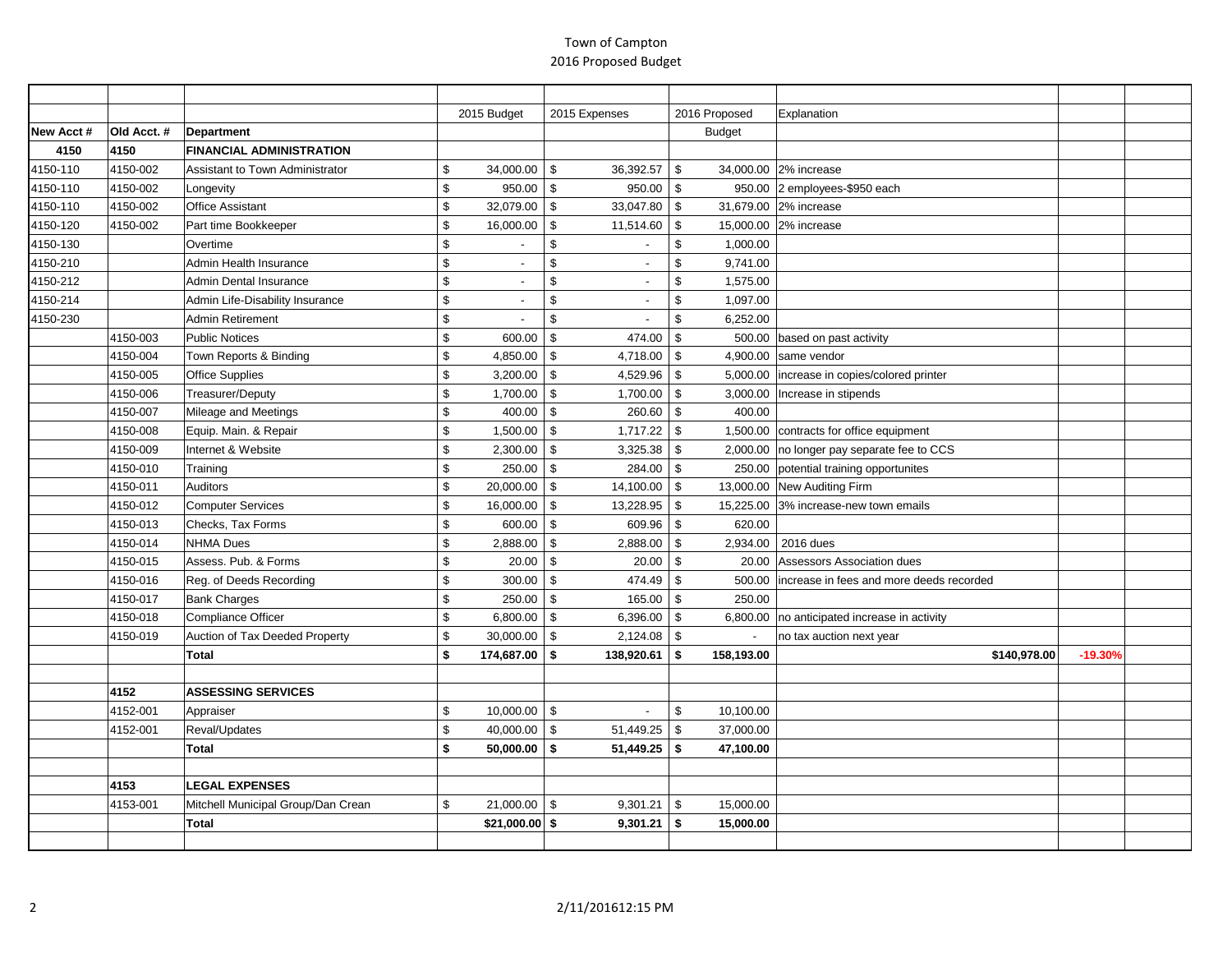|           |            |                                  | 2015 Budget      | 2015 Expenses                   | 2016 Proposed           | Explanation                                             |  |
|-----------|------------|----------------------------------|------------------|---------------------------------|-------------------------|---------------------------------------------------------|--|
| New Acct# | Old Acct.# | Department                       |                  |                                 | <b>Budget</b>           |                                                         |  |
|           | 4155       | PERSONNEL ADMINISTRATION         |                  |                                 |                         |                                                         |  |
|           | 4155-001   | Health & Dental Insurance        | \$<br>198,920.00 | \$<br>190,344.86                | <b>S</b><br>27,500.00   |                                                         |  |
|           | 4155-002   | Life Insurance/Disability        | \$<br>7,300.00   | 8,035.38<br>\$                  | \$                      |                                                         |  |
|           | 4150-003   | Retirement                       | \$<br>130,000.00 | 122,591.85 \$<br>\$             | $\blacksquare$          |                                                         |  |
|           | 4150-004   | Payroll Taxes & Service          | \$<br>60,000.00  | \$<br>60,475.59                 | <b>S</b><br>63,000.00   |                                                         |  |
|           | 4150-005   | Consortium (CDL)                 | \$<br>450.00     | 126.00<br>\$                    | \$<br>450.00            |                                                         |  |
|           | 4150-006   | Unemployment                     | \$<br>1.00       | \$                              | \$<br>1.00              |                                                         |  |
|           |            | <b>Total</b>                     | \$<br>396,671.00 | 381,573.68<br>-\$               | 90,951.00<br>-\$        |                                                         |  |
|           |            |                                  |                  |                                 |                         |                                                         |  |
|           | 4191       | <b>PLANNING BOARD</b>            |                  |                                 |                         |                                                         |  |
|           | 4191-001   | <b>PB Secretary</b>              | \$<br>2,500.00   | \$<br>1,648.72                  | $\sqrt{3}$<br>2,000.00  |                                                         |  |
|           | 4191-002   | Postage                          | \$<br>1,200.00   | $\mathfrak s$<br>$\overline{a}$ | $\mathfrak s$<br>700.00 |                                                         |  |
|           | 4191-003   | Registry of Deeds                | \$<br>500.00     | $\mathfrak s$<br>80.98          | \$<br>500.00            |                                                         |  |
|           | 4191-004   | <b>Public Notices</b>            | \$<br>1,000.00   | \$<br>871.98                    | \$<br>1,000.00          |                                                         |  |
|           | 4191-005   | Printing                         | \$<br>300.00     | \$                              | \$<br>300.00            |                                                         |  |
|           | 4191-005   | <b>Computer Supplies</b>         | \$<br>300.00     | 553.55<br>\$                    | 300.00<br>\$            |                                                         |  |
|           | 4191-006   | Miscellaneous                    | \$<br>300.00     | $\mathfrak s$<br>120.60         | $\sqrt{3}$<br>200.00    |                                                         |  |
|           |            | <b>Total</b>                     | \$<br>6,100.00   | 3,275.83<br>-\$                 | 5,000.00<br><b>S</b>    |                                                         |  |
|           |            |                                  |                  |                                 |                         |                                                         |  |
|           | 4191-008   | <b>ZBA Secretary</b>             | \$<br>450.00     | $\mathfrak s$<br>75.00          | <b>S</b><br>400.00      |                                                         |  |
|           |            | Postage                          | \$<br>450.00     |                                 | \$<br>450.00            |                                                         |  |
|           |            | <b>Public Notices</b>            | \$<br>450.00     | 110.00<br>\$                    | \$<br>450.00            |                                                         |  |
|           |            | Misc, Books, Workshops           | \$<br>150.00     | \$<br>26.00                     | $\sqrt{3}$<br>100.00    |                                                         |  |
|           |            | <b>Total</b>                     | \$<br>1,500.00   | 211.00<br>-\$                   | 1,400.00<br>-\$         |                                                         |  |
|           |            |                                  |                  |                                 |                         |                                                         |  |
|           | 4191-009   | Town Mapping                     | \$<br>2,500.00   | \$<br>378.55                    | <b>S</b>                | 5,500.00 Hire PT-Intern to work on road frontages, etc. |  |
|           |            | Total                            | \$<br>2,500.00   | \$<br>378.55                    | 5,500.00<br>5           |                                                         |  |
|           |            |                                  |                  |                                 |                         |                                                         |  |
|           | 4194       | <b>GEN. GOVERNMENT BUILDINGS</b> |                  |                                 |                         |                                                         |  |
|           | 4194-001   | TC/Tax Office Repairs            | \$<br>1,000.00   | 1,196.25<br>\$                  | <b>\$</b>               | 1,000.00 no increase-no anticipated repairs             |  |
|           | 4194-002   | FD Repairs                       | \$<br>5,500.00   | <b>S</b><br>$5,354.80$ \$       |                         | 4,000.00 interior upgrades                              |  |
|           | 4194-003   | Electricity                      | \$<br>14,500.00  | \$<br>15,600.98                 | $\sqrt{3}$              | 16,000.00 anticipating rate increases                   |  |
|           | 4194-004   | Custodial, Maintenance, Rubbish  | \$<br>15,000.00  | \$<br>13,706.24                 | $\sqrt{3}$              | 13,000.00 decreased cleaning rates                      |  |
|           | 4194-005   | Water                            | \$<br>2,500.00   | \$<br>2,135.51                  | $\sqrt{3}$              | 2,200.00 $\vert$ based on usage                         |  |
|           | 4194-006   | Heating                          | \$<br>12,150.00  | $\sqrt[6]{2}$<br>13,274.03      | -\$                     | 12,150.00 new propane & oil vendor                      |  |
|           | 4194-007   | Telephone                        | \$<br>13,300.00  | \$<br>11,601.51                 | $\sqrt{3}$              | 12,500.00 based on usage                                |  |
|           | 4194-008   | Yard Care                        | \$<br>3,500.00   | $\sqrt{3}$<br>$5,832.50$ \$     | 3,500.00                |                                                         |  |
|           | 4194-009   | Miscellaneous Repairs            | \$<br>2,500.00   | \$<br>4,485.60                  | $\sqrt{3}$              | 3,000.00 2015 had unanticicpated repairs                |  |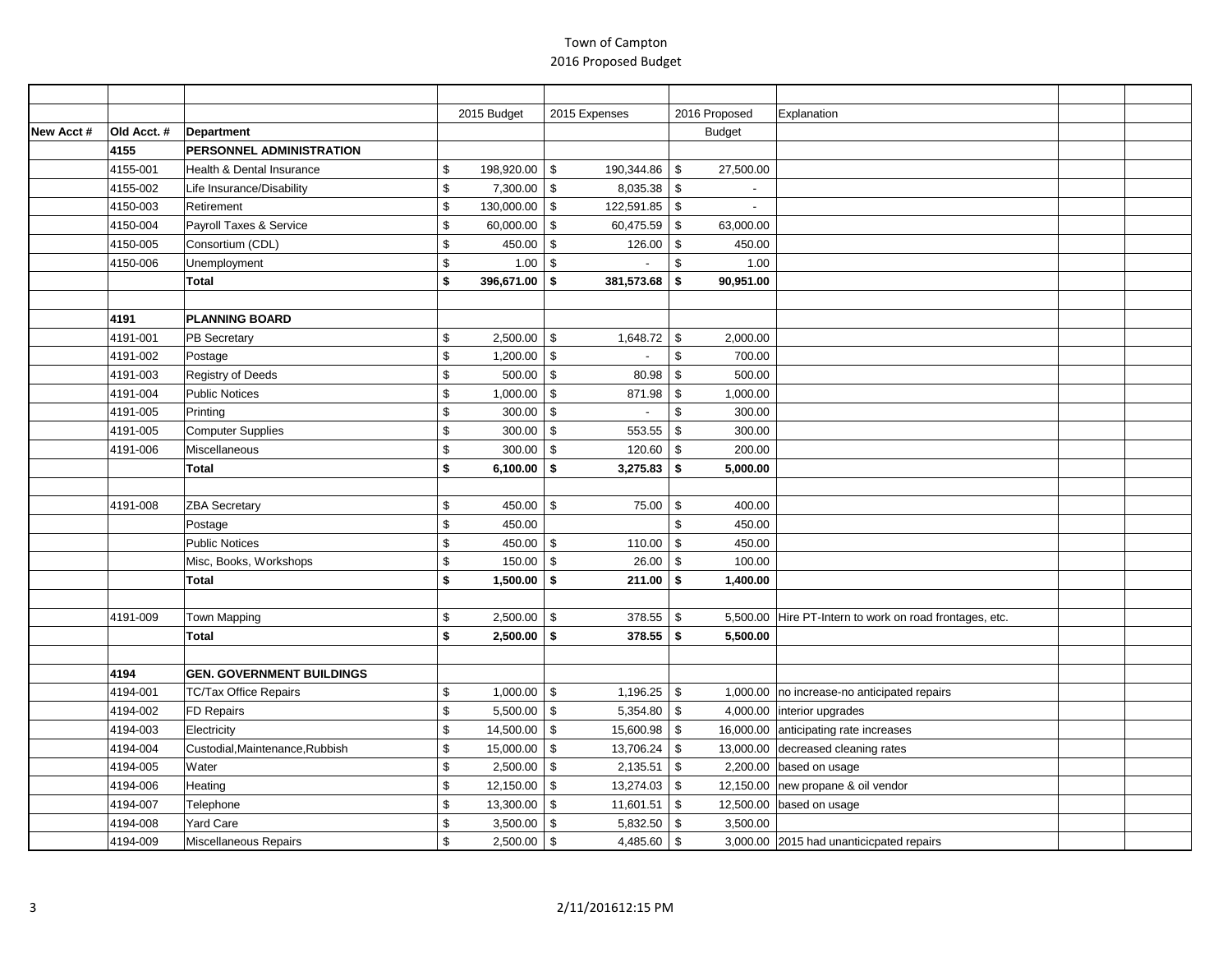|           |            |                                         | 2015 Budget          | 2015 Expenses                              | 2016 Proposed          | Explanation                                                                          |  |
|-----------|------------|-----------------------------------------|----------------------|--------------------------------------------|------------------------|--------------------------------------------------------------------------------------|--|
| New Acct# | Old Acct.# | Department                              |                      |                                            | <b>Budget</b>          |                                                                                      |  |
|           | 4194-010   | Security & Renovations                  | \$<br>3,000.00       | $$\mathbb{S}$$<br>2,537.00                 | $\sqrt{3}$             | 5,000.00 increase for generator maintenance agreement & BOS Office Building supplies |  |
|           | 4194-011   | Campton Historical Bldg. Repairs        | \$<br>7,500.00       | \$<br>$7,500.00$ \$                        |                        | 7,500.00 no increase-sufficient funds                                                |  |
|           | 4194-012   | Postage & Meter Rent                    | \$<br>15,500.00      | \$<br>12,721.37                            | \$                     | 15,500.00 no increase-possible postage increases                                     |  |
|           | 4194-013   | MISC-Paper gds, supplies etc            | \$<br>2,700.00       | \$<br>2,212.96                             | $\sqrt{3}$<br>2,500.00 |                                                                                      |  |
|           |            | Total                                   | \$<br>98,650.00      | \$<br>98,158.75                            | <b>S</b><br>97,850.00  |                                                                                      |  |
|           |            |                                         |                      |                                            |                        |                                                                                      |  |
|           | 4195       | <b>CEMETERY</b>                         |                      |                                            |                        |                                                                                      |  |
| 4195-120  | 4195-001   | Labor                                   | \$<br>32,410.50      | <b>S</b><br>28,289.28                      | $\sqrt{3}$             | 32,411.00 2% increase wages/less 2014 due to late spring                             |  |
|           | 4195-002   | Equipment                               | \$<br>19,000.00      | \$<br>21,285.00                            | \$<br>19,000.00        |                                                                                      |  |
|           | 4195-003   | Supplies                                | \$<br>225.00         | \$<br>$326.00$ \$                          | 350.00                 |                                                                                      |  |
|           | 4195-004   | Fence/fountain/head stones/trees        | \$<br>2,700.00       | 4,032.71<br>\$                             | \$                     | 2,700.00 headstones needed repair due to tree damage                                 |  |
|           | 4195-005   | Electricity for Well & Fountain         | \$<br>350.00         | $\mathfrak s$<br>364.47                    | $\sqrt{3}$<br>330.00   |                                                                                      |  |
|           |            | <b>Total</b>                            | \$<br>54,685.50      | 54,297.46<br>\$                            | \$<br>54,791.00        |                                                                                      |  |
|           |            |                                         |                      |                                            |                        |                                                                                      |  |
|           | 4196       | <b>INSURANCE</b>                        |                      |                                            |                        |                                                                                      |  |
|           | 4196-001   | Prop, Liab, Auto & Bond                 | \$<br>42,081.50      | \$<br>42,842.00                            | $\sqrt{3}$             | 46,350.00 quotes from Primex & Blair Bridge Insurance                                |  |
|           | 4196-002   | <b>Worker's Comp</b>                    | \$<br>18,800.00      | \$<br>18,896.00                            | \$<br>11,232.00        | quotes from Primex- Credit for prior year                                            |  |
|           |            | <b>Total</b>                            | \$<br>$60,881.50$ \$ | 61,738.00 $\frac{1}{9}$                    | 57,582.00              |                                                                                      |  |
|           |            |                                         |                      |                                            |                        |                                                                                      |  |
|           | 4197       | <b>ADVERTISING &amp; REGIONAL ASSOC</b> |                      |                                            |                        |                                                                                      |  |
|           | 4197-001   | Humane Society/Dog Officer              | \$<br>3,000.00       | <b>S</b><br>$3,000.00$ \$                  | 3,000.00               |                                                                                      |  |
|           | 4197-001   | <b>Grafton Cty Senior Citizen</b>       | \$<br>4,400.00       | 4,400.00<br>\$                             | $\sqrt{3}$<br>4,400.00 |                                                                                      |  |
|           | 4197-001   | Tri Cty Comm. Action                    | \$<br>3,800.00       | $\boldsymbol{\mathsf{S}}$<br>$3,800.00$ \$ | 3,800.00               |                                                                                      |  |
|           | 4197-001   | <b>CADY</b>                             | \$<br>500.00         | $\mathfrak s$<br>500.00                    | $\sqrt{3}$<br>500.00   |                                                                                      |  |
|           | 4197-001   | Mid-State Health Center                 | \$<br>1,000.00       | 1,000.00<br>\$                             | \$<br>1,000.00         |                                                                                      |  |
|           | 4197-001   | <b>Chamber Dues</b>                     | \$<br>795.00         | \$<br>795.00 \$                            | 795.00                 |                                                                                      |  |
|           | 4197-001   | CASA                                    | \$<br>500.00         | 500.00<br>\$                               | 500.00<br>\$           |                                                                                      |  |
|           |            | <b>Total</b>                            | \$<br>13,995.00      | \$<br>13,995.00                            | <b>S</b><br>13,995.00  |                                                                                      |  |
|           |            |                                         |                      |                                            |                        |                                                                                      |  |
|           | 4199       | <b>OTHER GENERAL GOVERNMENT</b>         |                      |                                            |                        |                                                                                      |  |
|           | 4199-001   | <b>Trusts Management Fees</b>           | \$<br>5,000.00       | \$<br>4,352.61                             | $\sqrt{3}$<br>5,800.00 |                                                                                      |  |
|           |            | Mileage, Legal Fees, Notices            | \$<br>600.00         |                                            | \$<br>290.00           |                                                                                      |  |
|           |            | <b>Total</b>                            | \$<br>5,600.00       | 4,352.61<br>\$                             | \$<br>6,090.00         |                                                                                      |  |
|           |            |                                         |                      |                                            |                        |                                                                                      |  |
|           | 4199-002   | <b>Walking Town Boundary Lines</b>      | \$<br>1.00           | \$                                         | \$<br>1.00             |                                                                                      |  |
|           |            | Total                                   | \$<br>1.00           | \$                                         | \$<br>1.00             |                                                                                      |  |
|           |            |                                         |                      |                                            |                        |                                                                                      |  |
|           | 4199-003   | Contingency                             | \$<br>15,000.00      | $\boldsymbol{\mathsf{S}}$<br>10,854.48     | <b>\$</b><br>15,000.00 |                                                                                      |  |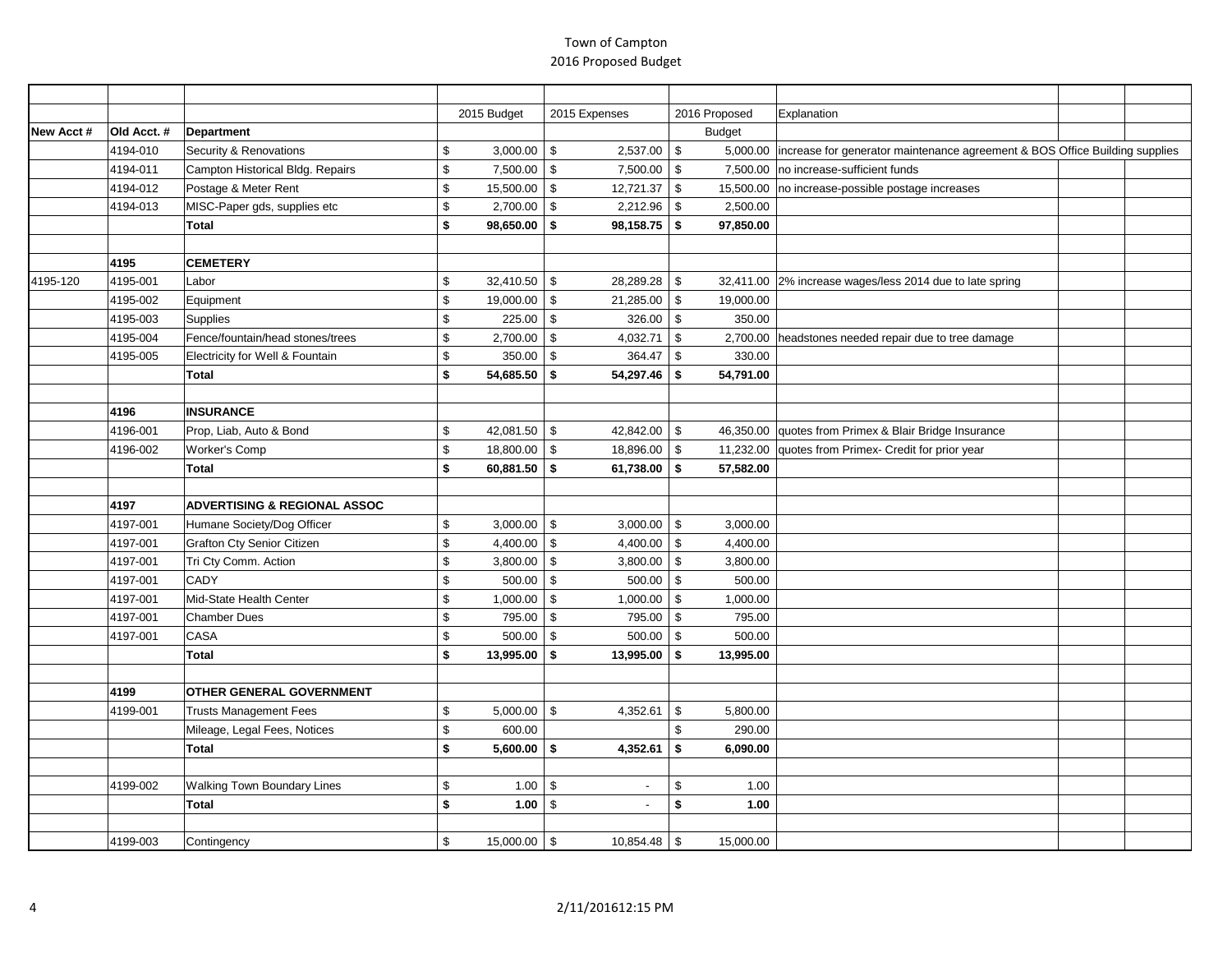|           |             |                                  |                         | 2015 Budget                   | 2015 Expenses             |                 |               | 2016 Proposed | Explanation                                                          |       |  |
|-----------|-------------|----------------------------------|-------------------------|-------------------------------|---------------------------|-----------------|---------------|---------------|----------------------------------------------------------------------|-------|--|
| New Acct# | Old Acct. # | Department                       |                         |                               |                           |                 |               | <b>Budget</b> |                                                                      |       |  |
|           |             | <b>Total</b>                     | \$                      | $15,000.00$ \$                |                           | $10,854.48$ \$  |               | 15,000.00     |                                                                      |       |  |
|           |             |                                  |                         |                               |                           |                 |               |               |                                                                      |       |  |
|           | 4210        | <b>POLICE DEPARTMENT</b>         |                         |                               |                           |                 |               |               |                                                                      |       |  |
| 4210-100  | 4210-002    | Chief's Salary                   | \$                      | 71,655.00                     | \$                        | 72,982.94       | \$            |               | 73,089.00 2% increase                                                |       |  |
| 4210-110  | 4210-002    | Sergeant                         | \$                      | 56,355.00                     | \$                        | 57,982.13       | \$            |               | 57,483.00 2% increase                                                |       |  |
| 4210-110  | 4210-002    | Corporal                         | $\$$                    | 44,575.70 \$                  |                           | 47,996.75 \$    |               |               | 45,467.00 2% increase                                                |       |  |
| 4210-110  | 4210-002    | Officer 3 Wages                  | $\$$                    | 42,321.50 \$                  |                           | 45,633.95       | \$            |               | 43,168.00 2% increase                                                |       |  |
| 4210-110  | 4210-002    | Officer 4 Wages                  | $\$$                    | 41,481.70 \$                  |                           | 44,179.50 \$    |               |               | 42,312.00 2% increase                                                |       |  |
| 4210-110  | 4210-002    | Officer 5 Wages                  | $\$$                    | $41,481.70$ \$                |                           | 44,589.41       | \$            |               | 42,312.00 2% increase                                                |       |  |
| 4210-110  | 4210-002    | Holidays                         | $\$$                    | 12,000.00   inc. in pay total |                           |                 | \$            |               | 12,240.00 2% increase                                                |       |  |
| 4210-110  | 4210-002    | <b>Executive Secretary</b>       | $\mathfrak s$           | 42,640.00                     | \$                        | 43,623.50       | \$            |               | 43,493.00 2% increase                                                |       |  |
| 4210-110  | 4210-002    | Longevity (Exec. Sec/Chief)      | $\mathfrak s$           | $2,000.00$ \$                 |                           | $2,000.00$ \$   |               |               | 2,000.00 $ 2$ employees                                              |       |  |
| 4210-120  | 4210-009    | Part Time Officers Wages         | \$                      | 24,000.00                     | $\mathfrak s$             | 12,353.28       | \$            |               | 12,000.00  1 part-time based on additon of new full time officer     |       |  |
| 4210-130  | 4210-001    | Overtime                         | \$                      | 14,000.00                     | \$                        | 17,199.87       | \$            | 14,000.00     | no change-as needed                                                  |       |  |
| 4210-210  |             | Police Health Insurance          | \$                      | $\blacksquare$                | \$                        | $\blacksquare$  | \$            | 80,192.00     |                                                                      |       |  |
| 4210-212  |             | Police Dental Insurance          | \$                      | $\overline{a}$                | $\mathfrak{L}$            | $\overline{a}$  | \$            | 7,185.00      |                                                                      |       |  |
| 4210-214  |             | Police Life-Disability Insurance | $\mathfrak s$           | $\overline{\phantom{a}}$      | \$                        | $\sim$          | \$            | 3,858.00      |                                                                      |       |  |
| 4210-230  |             | <b>Police Retirement</b>         | \$                      |                               | \$                        |                 | \$            | 95,890.00     |                                                                      |       |  |
|           | 4210-003    | Training, Education, Dues        | \$                      | 6,000.00                      | $\sqrt[6]{2}$             | 5,369.54        | \$            | 6,000.00      | no increase-sufficient funds                                         |       |  |
|           | 4210-004    | Uniforms & Equipment             | $\$$                    | 10,000.00                     | $\sqrt[6]{2}$             | 11,227.03       | \$            |               | 10,000.00 no increase-includes taser dues                            |       |  |
|           | 4210-005    | Insurance Deductible             | $\mathfrak s$           | 1,000.00                      | $\boldsymbol{\mathsf{S}}$ | 2,000.00        | $\sqrt[6]{2}$ | 1,000.00      | no increase-as needed                                                |       |  |
|           | 4210-006    | Janitorial                       | \$                      | 150.00                        |                           |                 | \$            | 150.00        | no increase-sufficient funds                                         |       |  |
|           | 4210-007    | Office                           | $\,$                    | 18,000.00                     | \$                        | 20,841.37       | \$            |               | 18,000.00 day to day operations-supplies, computer software/hardware |       |  |
|           | 4210-008    | Fuel                             | $\$$                    | 23,000.00                     | \$                        | 18,017.25       | \$            | 20,000.00     | based on fuel price & average usage                                  |       |  |
|           | 4210-010    | <b>Cruiser Maintenance</b>       | $\$$                    | $5,000.00$ \\$                |                           | 9,576.98        | \$            | 8,000.00      | ongoing maintenance-historically over budget                         |       |  |
|           | 4210-011    | Telephone                        | \$                      | $8,000.00$ \$                 |                           | 7,937.85        | \$            | 8,000.00      | no increase-sufficient funds                                         |       |  |
|           | 4210-012    | Dispatch                         | \$                      | 35,000.00                     | $\mathfrak s$             | 33,392.26       | \$            |               | 42,184.00 Plymouth assessment-no control over costs                  |       |  |
|           | 4210-013    | Legal/Prosecutor                 | $\sqrt[6]{\frac{1}{2}}$ | $7,000.00$ \$                 |                           | $7,371.12$ \$   |               | 5,000.00      | legal references & training materials-trial costs                    |       |  |
|           | 4210-019    | Recruitment                      | $\mathfrak s$           | 500.00                        | l \$                      | 635.76 \$       |               | 250.00        | hiring new employee-exams & job postings                             |       |  |
|           |             | <b>Total</b>                     | \$                      | $506.160.60$ \$               |                           | $504,910.49$ \$ |               | 693,273.00    | \$506,148,00                                                         | 0.00% |  |
|           |             |                                  |                         |                               |                           |                 |               |               |                                                                      |       |  |
|           | 4210-014    | POLICE SPECIAL DETAIL            |                         |                               |                           |                 |               |               |                                                                      |       |  |
|           |             | Total                            | \$                      | $12,000.00$ \$                |                           | 10,790.44       | \$            | 15,000.00     |                                                                      |       |  |
|           |             |                                  |                         |                               |                           |                 |               |               |                                                                      |       |  |
|           | 4220        | <b>FIRE DEPARTMENT</b>           |                         |                               |                           |                 |               |               |                                                                      |       |  |
|           |             | <b>Chief Salary</b>              | \$                      | 56,041.86 \$                  |                           | 56,041.86       | l \$          | 57,174.00     |                                                                      |       |  |
|           |             | Lieutenant Salary                | $\$$                    | 41,537.60 \$                  |                           | 41,537.60       | $\mathfrak s$ | 42,369.60     |                                                                      |       |  |
|           |             | (3) Full Time FF/EMT             | \$                      | 75,296.00 \$                  |                           | 75,296.00 \$    |               | 85,654.40     |                                                                      |       |  |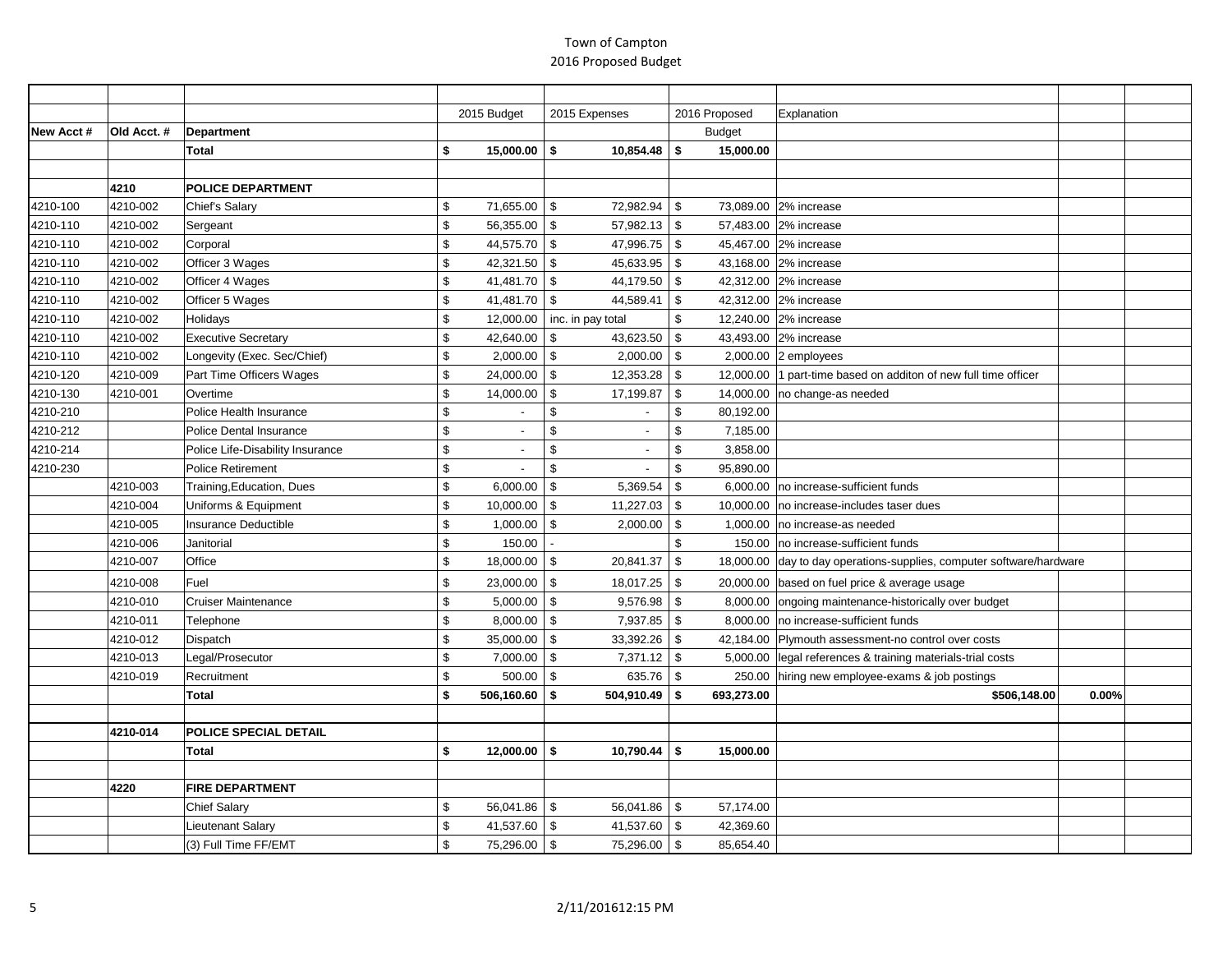|            |            |                                         | 2015 Budget                  |                         | 2015 Expenses          | 2016 Proposed               | Explanation |  |
|------------|------------|-----------------------------------------|------------------------------|-------------------------|------------------------|-----------------------------|-------------|--|
| New Acct # | Old Acct.# | <b>Department</b>                       |                              |                         |                        | <b>Budget</b>               |             |  |
|            |            | Full-Time Administrative Asst.          | \$<br>34,777.60 $\vert \$$   |                         | 34,777.60              | $\sqrt[3]{3}$<br>35,464.00  |             |  |
|            |            | Call Company                            | \$<br>57,524.00 \$           |                         | $57,637.50$ \$         | 56,795.78                   |             |  |
|            |            | Weekend/Weekday Call                    | \$<br>$31,350.00$ \$         |                         | 23,137.43              | $\sqrt{3}$<br>22,500.00     |             |  |
|            |            | Payroll - Overtime - FT                 | \$<br>17,237.76 \$           |                         | 13,492.92              | $\sqrt{3}$<br>19,861.98     |             |  |
|            |            | Payroll - Special Detail                | \$<br>$5,310.00$ \$          |                         | 4,875.00 $\frac{1}{3}$ | 5,550.00                    |             |  |
|            |            | Payroll Support Staff                   | \$<br>$5,115.45$ \$          |                         | 5,124.48               | \$<br>1,500.00              |             |  |
|            |            | Payroll- Per Diem                       | \$<br>$\blacksquare$         | $\mathfrak{S}$          | $\sim$                 | $\mathfrak s$<br>33,120.00  |             |  |
|            |            | Payroll Tax Expense                     | \$<br>16,095.16              | $\sqrt{3}$              | 14,491.78              | $\mathfrak{S}$<br>14,839.14 |             |  |
|            |            | Payroll Unemployment                    | \$<br>$1,677.85$ \$          |                         | 153.10                 | <b>S</b><br>1,994.24        |             |  |
|            |            | Payroll - Retirement                    | \$<br>$51,831.79$ \$         |                         | 46,792.75              | 65,136.38<br>$\sqrt{3}$     |             |  |
|            |            | Payroll - Health Ins. Life & Disability | \$<br>111,967.78 \$          |                         | 106,162.92             | 119,945.04<br>$\sqrt{3}$    |             |  |
|            |            | Payroll- Expenses                       | \$<br>$\blacksquare$         | $\sqrt[6]{\frac{1}{2}}$ | $\sim$                 | $$\mathbb{S}$$<br>3,500.00  |             |  |
|            |            | <b>Chief's Expenses</b>                 | \$<br>200.00                 | \$                      | 334.42                 | $\sqrt{3}$<br>200.00        |             |  |
|            |            | Deputy Chief's Expenses                 | \$<br>200.00                 | \$                      | $\sim$                 | \$<br>200.00                |             |  |
|            |            | Fire Commissioners' Expenses            | \$<br>$200.00$ \$            |                         | 74.68                  | $\sqrt{3}$<br>200.00        |             |  |
|            |            | Postage                                 | \$<br>550.00                 | $\sqrt{3}$              | 524.58                 | $\mathfrak{S}$<br>550.00    |             |  |
|            |            | Publications & Software                 | \$<br>$2,500.00$ \$          |                         | 2,277.99               | $\sqrt{3}$<br>1,500.00      |             |  |
|            |            | Office Suplies                          | \$<br>$1,500.00$ \$          |                         | 1,868.15               | $\sqrt{3}$<br>1,500.00      |             |  |
|            |            | Audit                                   | \$<br>$2,100.00$ \$          |                         | 2,400.00               | $\sqrt[3]{5}$<br>2,400.00   |             |  |
|            |            | Legal Expense                           | \$<br>$2,500.00$ \$          |                         | 5,511.18               | $\sqrt[3]{5}$<br>6,000.00   |             |  |
|            |            | I.T.                                    | \$<br>$1,500.00$ \$          |                         | $2,898.68$ \$          | 7,743.00                    |             |  |
|            |            | Advertising                             | \$<br>$500.00$ \$            |                         | 188.60                 | 500.00<br>$\sqrt[3]{5}$     |             |  |
|            |            | Insurance                               | \$<br>31,000.00 $\vert$ \$   |                         | 25,828.68              | 31,000.00<br>$\sqrt{3}$     |             |  |
|            |            | <b>Insurance Deductions</b>             | \$<br>$2,000.00$ \$          |                         | $\sim$                 | $\,$<br>2,000.00            |             |  |
|            |            | Utilities - Telephone                   | \$<br>3,000.00               | $\sqrt{3}$              | 2,961.61               | \$<br>3,000.00              |             |  |
|            |            | Utilities - Cell Phones                 | \$<br>$1,560.00$ \$          |                         | 1,303.92               | 1,560.00<br>\$              |             |  |
|            |            | Utilities - Electric                    | \$<br>$7,000.00$ \$          |                         | 7,684.61               | $\sqrt[3]{5}$<br>7,000.00   |             |  |
|            |            | Utilities - Heating Oil                 | \$<br>$9,700.00$ \$          |                         | 8,320.59               | $\sqrt{3}$<br>9,700.00      |             |  |
|            |            | Utilities - Cable                       | \$<br>$1,300.00$ \$          |                         | 787.86                 | $\sqrt{3}$<br>1,300.00      |             |  |
|            |            | Health & Safety                         | \$<br>$3,000.00$ \$          |                         | 3,614.98               | 3,000.00<br>\$              |             |  |
|            |            | Training                                | \$<br>6,500.00 $\frac{1}{9}$ |                         | 2,814.94               | $\sqrt{3}$<br>6,500.00      |             |  |
|            |            | Education                               | \$<br>$3,000.00$ \$          |                         | 956.99                 | $\sqrt[3]{5}$<br>1,500.00   |             |  |
|            |            | Vehicle Fuel                            | \$<br>15,000.00 \$           |                         | 16,158.89              | $\sqrt[3]{5}$<br>16,500.00  |             |  |
|            |            | Vehicle Maintenance                     | \$<br>$22,000.00$ \$         |                         | 33,051.29              | $\sqrt[6]{3}$<br>25,000.00  |             |  |
|            |            | Pump Repair                             | \$                           | $\sqrt[6]{2}$           | $\sim$                 | \$                          |             |  |
|            |            | FD Equipment                            | \$<br>165,000.00             | $\sqrt{3}$              | 164,932.38             | \$<br>6,000.00              |             |  |
|            |            | FD Rescue Supplies                      | \$<br>10,000.00 \$           |                         | 10,019.96              | $\sqrt[3]{5}$<br>6,000.00   |             |  |
|            |            | FD Fire Gear                            | \$<br>$10,000.00$ \$         |                         | 9,988.12               | l \$<br>3,000.00            |             |  |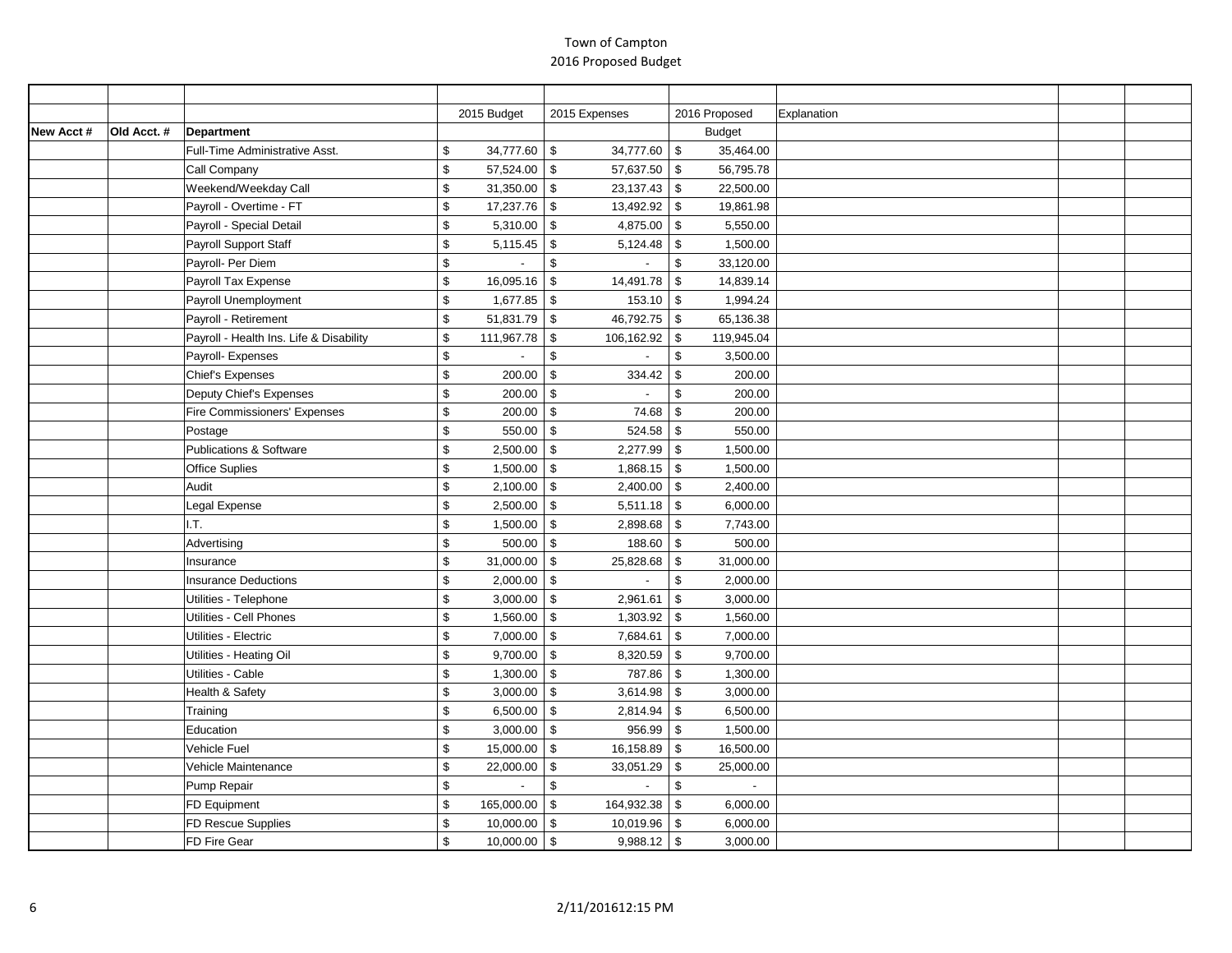|           |             |                                   | 2015 Budget               | 2015 Expenses            | 2016 Proposed              | Explanation                                                    |  |
|-----------|-------------|-----------------------------------|---------------------------|--------------------------|----------------------------|----------------------------------------------------------------|--|
| New Acct# | Old Acct. # | Department                        |                           |                          | <b>Budget</b>              |                                                                |  |
|           |             | FD Uniforms                       | \$<br>2,000.00            | \$<br>1,897.31           | $$\mathbb{S}$$<br>2,000.00 |                                                                |  |
|           |             | A.E.D./Defibrillator              | \$<br>1.00                | $\sqrt{3}$               | $\mathfrak s$<br>1.00      |                                                                |  |
|           |             | <b>Equipment Maintenance</b>      | \$<br>6,500.00            | \$<br>7,388.23           | \$<br>6,500.00             |                                                                |  |
|           |             | <b>Other Supplies</b>             | \$<br>1,000.00            | \$<br>1,238.78           | \$<br>1,000.00             |                                                                |  |
|           |             | Maintenance Contracts             | \$<br>$4,500.00$ \$       | 4,475.50                 | \$<br>4,500.00             |                                                                |  |
|           |             | Miscellaneous Expense             | \$<br>1,000.00            | \$<br>1,393.98           | 1,000.00<br>\$             |                                                                |  |
|           |             | <b>Total - Operating Budget</b>   | \$<br>822,573.85          | \$<br>804,488.08         | 724,258.56<br>\$           |                                                                |  |
|           |             | Leases (Campton's share)          | \$                        |                          | \$                         |                                                                |  |
|           |             | TOC operating budget(58%)and      | \$<br>478,422.00 \$       | 478,421.92               | 420,071.00<br>\$           |                                                                |  |
|           |             | 60% of leases, no lease in 2015   |                           |                          |                            |                                                                |  |
|           |             |                                   |                           |                          |                            |                                                                |  |
|           | 4220-002    | Lakes Region Mutual Fire Aid      | \$<br>$30,220.66$ \ \$    | 30,220.65                | $\sqrt{3}$                 | 31,365.00 2.9% Increase                                        |  |
|           |             | <b>Total</b>                      | $$30,220.66$ \$           | 30,220.65                | \$<br>31,365.00            |                                                                |  |
|           |             |                                   |                           |                          |                            |                                                                |  |
|           | 4220-006    | <b>Forest Fires</b>               | \$<br>$500.00$ \$         | 4,443.03                 | $\sqrt{3}$<br>500.00       |                                                                |  |
|           |             | <b>Total</b>                      | $$500.00$ \$              | 4,443.03                 | $\sqrt{2}$<br>500.00       |                                                                |  |
|           |             |                                   |                           |                          |                            |                                                                |  |
|           | 4290        | <b>EMERGENCY MANAGEMENT</b>       |                           |                          |                            |                                                                |  |
|           | 4290-001    | Emerg. Mgmt                       | \$<br>6,825.00 $\vert$ \$ | 6,259.87                 | \$<br>4,200.00             |                                                                |  |
|           |             | <b>Total</b>                      | $$6,825.00$ \$            | 6,259.87                 | \$<br>4,200.00             |                                                                |  |
|           |             |                                   |                           |                          |                            |                                                                |  |
|           | 4290-002    | Signs, Posts, E911                | \$<br>3,000.00            | l \$<br>1,355.20         | \$                         | 2,000.00 based on 2015 activity                                |  |
|           |             | <b>Total</b>                      | $$3,000.00$ \$            | 1,355.20                 | 2,000.00<br>-\$            |                                                                |  |
|           |             |                                   |                           |                          |                            |                                                                |  |
|           | 4312        | <b>HIGHWAY DEPARTMENT</b>         |                           |                          |                            |                                                                |  |
| 4312-100  | 4312-001    | Road Agent's Salary               | $$54,352.23$ \$           | 55,397.72                | \$                         | 55,440.00 2% increase                                          |  |
| 4312-110  | 4312-001    | <b>Highway Crew Wages</b>         | $$101,000.00$ \$          | 102,583.96               | \$                         | 103,200.00 2% increase                                         |  |
| 4312-110  | 4312-002    | Longevity                         | $$0.00$ \$                |                          | $\mathfrak s$              | 1,900.00 2 employees                                           |  |
| 4312-130  | 4312-002    | Overtime                          | $$10,000.00$ \$           | 9,510.68                 | \$                         | 10,000.00 2% increase                                          |  |
| 4312-210  |             | Highway Health Insurance          | $$0.00$ \$                |                          | \$<br>41,752.00            |                                                                |  |
| 4312-212  |             | <b>Highway Dental Insurance</b>   | $$0.00$ \$                | $\overline{\phantom{a}}$ | 5,297.00<br>\$             |                                                                |  |
| 4312-214  |             | Highway Life-Disability Insurance | $$0.00$ \$                |                          | \$<br>1,646.00             |                                                                |  |
| 4312-230  |             | <b>Highway Retirement</b>         | $$0.00$ \$                |                          | \$<br>11,500.00            |                                                                |  |
|           | 4312-003    | Paving Appropriation/Bridges      | $$195,000.00$ \$          | 195,247.80               | \$                         | 210,000.00   increase to due public input in services provided |  |
|           | 4312-004    | Telephone & Internet              | $$3,000.00$ \$            | 3,159.59                 | \$<br>3,200.00             | potential increase in rates & usage                            |  |
|           | 4312-005    | Leases Backhoe & Trucks           | $$27,181.04$ \$           | 27,085.14                | \$                         | 27,086.00   last year of truck lease-purchase                  |  |
|           | 4312-006    | Culverts/Supplies                 | $$6,000.00$ \$            | 5,877.74                 | <b>S</b>                   | 6,000.00 no increase-sufficient funds                          |  |
|           | 4312-007    | Equip. Maintenance/Repair         | \$33,000.00 \$            | 31,107.26                | \$                         | 33,000.00 no increase-sufficient funds                         |  |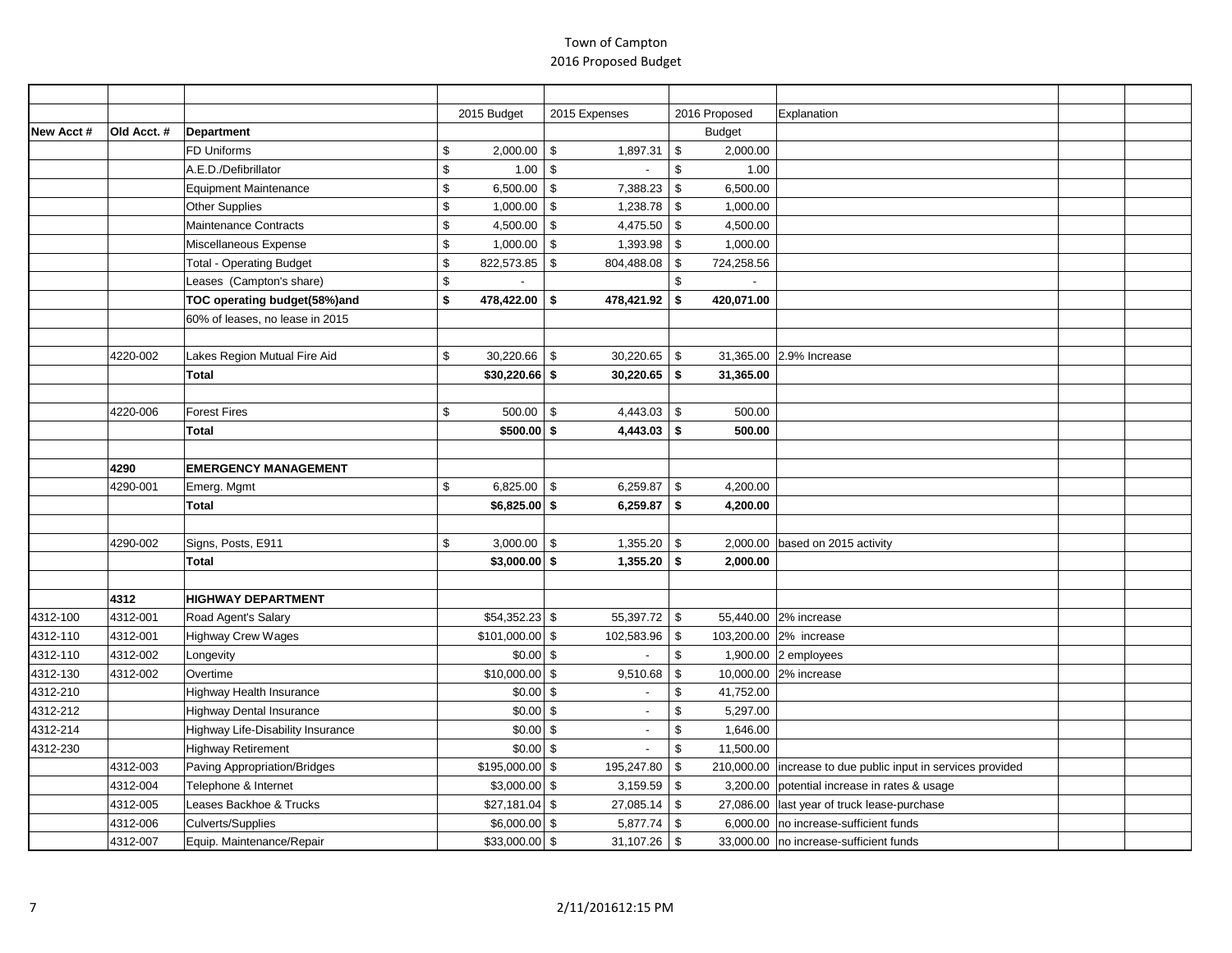|           |                 |                                    | 2015 Budget |                  | 2015 Expenses                  | 2016 Proposed             | Explanation                                                   |       |  |
|-----------|-----------------|------------------------------------|-------------|------------------|--------------------------------|---------------------------|---------------------------------------------------------------|-------|--|
| New Acct# | Old Acct.#      | <b>Department</b>                  |             |                  |                                | <b>Budget</b>             |                                                               |       |  |
|           | 4312-008        | Fuel                               |             | $$40,000.00$ \$  | 32,833.51                      | $\sqrt{3}$                | 40,000.00 no increase-sufficient funds                        |       |  |
|           | 4312-009        | Sub-Contractors                    |             | $$4,000.00$ \$   | $3,021.00$ \$                  | 4,000.00                  | no increase-sufficient funds                                  |       |  |
|           | 4312-010        | Winter Subs/Supplies               |             | $$119,000.00$ \$ | $117,017.38$ \$                | 119,000.00                | no increase-sufficient funds                                  |       |  |
|           | 4312-011        | Gravel                             |             | $$30,000.00$ \$  | 34,071.68 $\frac{1}{3}$        |                           | 40,000.00   increase to due public input in services provided |       |  |
|           | 4312-012        | <b>Winter Salt</b>                 |             | $$20,000.00$ \$  | 18,478.08 \$                   |                           | 20,000.00   no increase-sufficient funds                      |       |  |
|           | 4312-013        | <b>Winter Sand</b>                 |             | $$25,000.00$ \$  | 25,853.04                      | \$                        | 27,000.00 minor increase due to usage                         |       |  |
|           | 4312-014        | Contg. for Weather Damage          |             | $$1,000.00$ \$   |                                | \$<br>1,000.00            | no increase-as needed                                         |       |  |
|           | 4312-015        | Mowing                             |             | $$3,000.00$ \$   | $2,570.00$ \$                  |                           | 3,000.00 no increase-sufficient funds                         |       |  |
|           | 4312-016        | Road Sweeping                      |             | $$0.00$ \$       | $\sim$                         | $\mathfrak s$<br>6,000.00 | to hire Ruel's sweeping                                       |       |  |
|           |                 | Total                              |             | \$671,533.27     | $$663,814.58$ \$               | 770,021.00                | \$709,824.91                                                  | 5.70% |  |
|           |                 |                                    |             |                  |                                |                           |                                                               |       |  |
|           | 4313            | <b>HYDRANT RENTAL</b>              |             |                  |                                |                           |                                                               |       |  |
|           | 4313-001        | Campton Village Precinct           | \$          | $6,800.00$ \$    | 6,800.00 $\vert$ \$            | 6,800.00                  |                                                               |       |  |
|           | 4313-001        | Deer Run Dam                       | \$          | 400.00           | $\mathfrak s$<br>800.00        | $\vert$ \$<br>800.00      |                                                               |       |  |
|           |                 | Total                              | \$          | $7,200.00$ \$    | $7,600.00$ \$                  | 7,600.00                  |                                                               |       |  |
|           |                 |                                    |             |                  |                                |                           |                                                               |       |  |
|           | 4323            | <b>SOLID WASTE</b>                 |             |                  |                                |                           |                                                               |       |  |
|           | 4323-001        | Town of Thornton                   | \$          | 207,999.40 \$    | $187,901.15$ \$                | 269,577.00                |                                                               |       |  |
|           |                 | Ply. Vill W & S Dist.              | \$          | 100.00           | $100.00$ \$<br>- \$            | 100.00                    |                                                               |       |  |
|           |                 | Total                              |             | \$208,099.40\$   | $188,001.15$ \$                | 269,677.00                |                                                               |       |  |
|           |                 |                                    |             |                  |                                |                           |                                                               |       |  |
|           | 4323-002        | Dues PBSWD                         | \$          | $2,794.72$ \$    | $2,794.72$ \$                  | 2,999.00                  |                                                               |       |  |
|           |                 | Total                              | \$          | $2,794.72$ \$    | $2,794.72$ \$                  | 2,999.00                  |                                                               |       |  |
|           |                 |                                    |             |                  |                                |                           |                                                               |       |  |
|           | 4332-BB         | <b>BEEBE RIVER UTILITIES-WATER</b> |             |                  |                                |                           |                                                               |       |  |
|           | H <sub>20</sub> | Management/Maintenance             | \$          | $13,000.00$ \ \$ | 6,017.52 $\vert$ \$            |                           | 10,000.00   no budget history                                 |       |  |
|           |                 | Total                              |             | $$13,000.00$ \$  | $6,017.52$ \$                  | 10,000.00                 |                                                               |       |  |
|           | 4326-BB         | <b>BEEBE RIVER UTILITIES-SEWER</b> |             |                  |                                |                           |                                                               |       |  |
|           | SW              |                                    | \$          | $9,840.00$ \$    | $3,162.98$ \$                  |                           | $9,000.00$ no budget history                                  |       |  |
|           |                 | Management<br>Total                |             | $$9,840.00$ \$   | $3,162.98$ \$                  | 9,000.00                  |                                                               |       |  |
|           |                 |                                    |             |                  |                                |                           |                                                               |       |  |
|           | 4415            | <b>HEALTH AGENCIES</b>             |             |                  |                                |                           |                                                               |       |  |
|           | 4415-001        | PB Community Health                | \$          | $15,210.55$ \$   | $15,201.55$ \$                 | 15,536.00                 |                                                               |       |  |
|           | 4415-002        | Health Officer                     | \$          | 1,380.00         | $\sqrt[6]{3}$<br>$1,395.00$ \$ | 1,500.00                  |                                                               |       |  |
|           |                 | Total                              | \$          | $16,590.55$ \$   | $16,596.55$ \$                 | 17,036.00                 |                                                               |       |  |
|           |                 |                                    |             |                  |                                |                           |                                                               |       |  |
|           | 4442            | <b>TOWN WELFARE</b>                | \$          | 35,000.00 \\$    | $24,101.70$ \$                 | 35,000.00                 |                                                               |       |  |
|           |                 |                                    |             |                  |                                |                           |                                                               |       |  |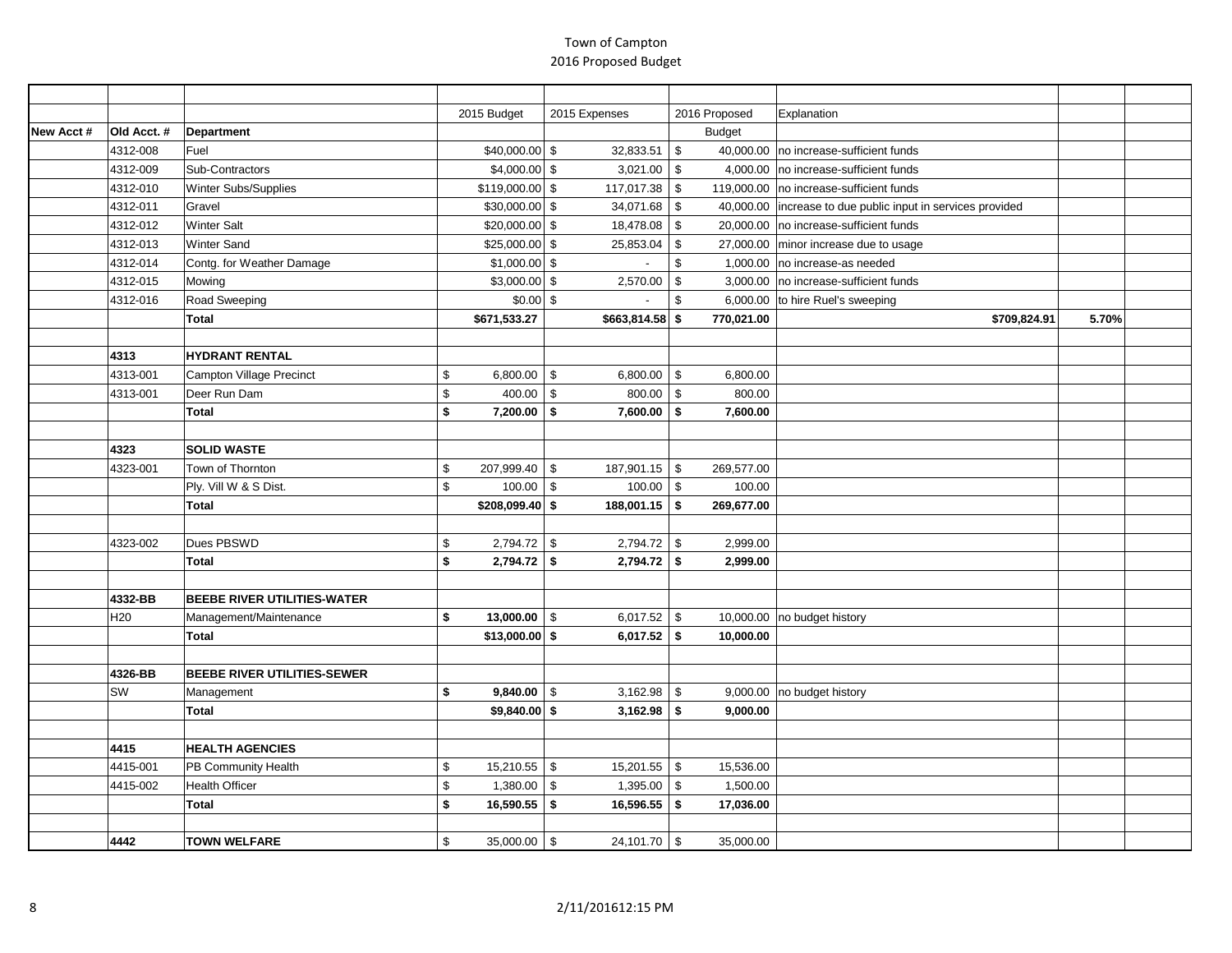|            |            |                                |                         | 2015 Budget    | 2015 Expenses            |                | 2016 Proposed | Explanation                                                 |  |
|------------|------------|--------------------------------|-------------------------|----------------|--------------------------|----------------|---------------|-------------------------------------------------------------|--|
| New Acct # | Old Acct.# | <b>Department</b>              |                         |                |                          |                | <b>Budget</b> |                                                             |  |
|            |            | <b>Total</b>                   | \$                      | $35,000.00$ \$ | $24,101.70$ \$           |                | 35,000.00     |                                                             |  |
|            |            |                                |                         |                |                          |                |               |                                                             |  |
|            | 4449       | <b>OTHER WELFARE</b>           |                         |                |                          |                |               |                                                             |  |
|            | 4449-001   | <b>Voices Against Violence</b> | \$                      | $2,000.00$ \$  | $2,000.00$ \$            |                | 2,000.00      |                                                             |  |
|            | 4449-001   | <b>Bridge House</b>            | $$\mathbb{S}$$          | $2,000.00$ \$  | $2,000.00$ \$            |                | 2,000.00      |                                                             |  |
|            |            | <b>Total</b>                   | \$                      | $4,000.00$ \$  | $4,000.00$ \$            |                | 4,000.00      |                                                             |  |
|            |            |                                |                         |                |                          |                |               |                                                             |  |
|            | 4520       | <b>PARKS &amp; REC</b>         |                         |                |                          |                |               |                                                             |  |
| 4520-110   | 4520-001   | Payroll                        | \$                      | 83,500.00 \$   | 99,104.57                | - \$           |               | 87,500.00  includes additonal week of camp                  |  |
|            | 4520-002   | <b>Contracted Services</b>     | \$                      | $3,300.00$ \$  | $\sim$                   | $\mathfrak s$  |               | 3,300.00 performances& bus transportation                   |  |
|            | 4520-003   | Training                       | $\sqrt[6]{2}$           | 675.00 \$      | $\sim$                   | \$             | 675.00        | no increase-staff training                                  |  |
|            | 4520-004   | Program Supplies               | $\sqrt[6]{2}$           | $6,200.00$ \$  | $\overline{\phantom{a}}$ | \$             |               | 6,500.00 arts & craft supplies, summer camp, sport programs |  |
|            | 4520-005   | Office Supplies, Postage       | \$                      | $1,600.00$ \$  | $\overline{\phantom{a}}$ | \$             | 1,644.00      | increase in postage & brochure pricing                      |  |
|            | 4520-006   | Telephone                      | $\sqrt[6]{2}$           | $1,300.00$ \$  | $\overline{\phantom{a}}$ | \$             | 1,300.00      | no increase-sufficent funds                                 |  |
|            | 4520-007   | Mileage                        | $\sqrt[6]{2}$           | $1,450.00$ \\$ | $\sim$                   | \$             |               | 1,450.00 no increase-sufficent funds                        |  |
|            | 4520-008   | <b>Entrance Fees</b>           | $\sqrt[6]{\frac{1}{2}}$ | $2,970.00$ \$  |                          | \$             | 4,200.00      | entrance to whales tale 5x with 70 kids                     |  |
|            |            | <b>Total</b>                   |                         | \$100,995.00   | $$99,104.57$ \$          |                | 106,569.00    |                                                             |  |
|            |            |                                |                         |                |                          |                |               |                                                             |  |
|            | 4550       | <b>LIBRARY</b>                 |                         |                |                          |                |               |                                                             |  |
|            | 4550-001   | Librarian Wages                | \$                      | 22,274.00 \$   | 25,042.40                | $\sqrt{3}$     | 12,624.00     |                                                             |  |
|            | 4550-001   | Substitute Wages               | $$\mathbb{S}$$          | $3,715.00$ \$  |                          | \$             | 11,028.00     |                                                             |  |
|            | 4550-002   | Books/Periodicals              | $\sqrt[6]{2}$           | 10,000.00      |                          | \$             | 10,000.00     |                                                             |  |
|            | 4550-003   | Office Supplies/Oper. Exp      | $\sqrt[6]{2}$           | 2,000.00       |                          | \$             | 2,600.00      |                                                             |  |
|            | 4550-004   | <b>Computer Services</b>       | $$\mathbb{S}$$          | 2,500.00       |                          | \$             | 2,500.00      |                                                             |  |
|            | 4550-006   | Telephone                      | \$                      | 900.00         |                          | \$             | 900.00        |                                                             |  |
|            | 4550-007   | <b>Staff Development</b>       | $\,$                    | 300.00         |                          | \$             | 400.00        |                                                             |  |
|            | 4550-008   | <b>Special Programs</b>        | \$                      | 1,000.00       |                          | \$             | 2,000.00      |                                                             |  |
|            | 4550-009   | <b>Trustee/Librarian Dues</b>  | \$                      | 150.00         |                          | \$             | 150.00        |                                                             |  |
|            | 4550-010   | Miscellaneous                  | $\$$                    | 100.00         |                          | \$             | 100.00        |                                                             |  |
|            | 4550-011   | Accountant                     | $$\mathbb{S}$$          | 400.00         |                          | $\mathfrak{L}$ | 400.00        |                                                             |  |
|            | 4550-012   | Legal Fees                     | $\sqrt[6]{2}$           | 600.00         |                          | \$             | 600.00        |                                                             |  |
|            | 4550-001   | Paid to Trustees               |                         |                | \$<br>15,225.00          | \$             |               |                                                             |  |
|            |            | <b>Total</b>                   | \$                      | 43,839.00 \$   | 40,267.40                | <b>S</b>       | 43,302.00     |                                                             |  |
|            |            |                                |                         |                |                          |                |               |                                                             |  |
|            | 4583       | <b>PATRIOTIC PURPOSES</b>      |                         |                |                          |                |               |                                                             |  |
|            | 4583-001   | Durant Haley Post              | \$                      | $600.00$ \$    | 619.13 $\frac{1}{3}$     |                |               | 250.00   flowers, wreaths & public notices                  |  |
|            | 4583-002   | Old Home Day                   | \$                      |                | \$                       | \$             | 2,500.00      | 250th Anniversary Books                                     |  |
|            |            | <b>Total</b>                   | \$                      | $600.00$ \$    | $619.13$ \$              |                | 2,750.00      |                                                             |  |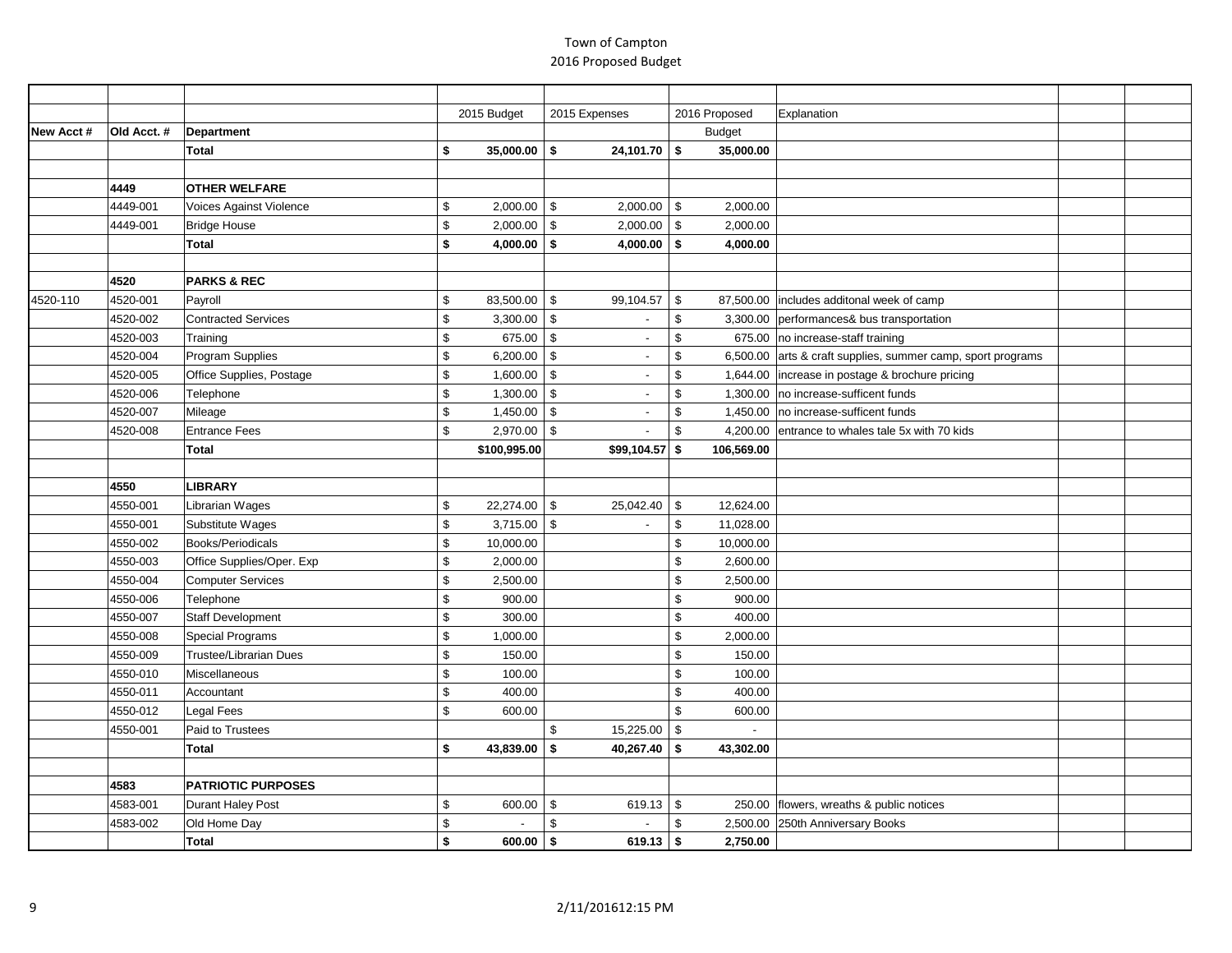|           |            |                                   |               | 2015 Budget    | 2015 Expenses                        | 2016 Proposed           | Explanation |  |
|-----------|------------|-----------------------------------|---------------|----------------|--------------------------------------|-------------------------|-------------|--|
| New Acct# | Old Acct.# | Department                        |               |                |                                      | <b>Budget</b>           |             |  |
|           |            |                                   |               |                |                                      |                         |             |  |
|           | 4611       | <b>CONSERVATION COMMISSION</b>    |               |                |                                      |                         |             |  |
|           |            | <b>Dues</b>                       | \$            | 295.00         | 270.00<br>\$                         | $\sqrt{3}$<br>296.00    |             |  |
|           |            | <b>PRLAC</b>                      | \$            | 250.00         | \$<br>$250.00$ \$                    | 250.00                  |             |  |
|           |            | Conference//Education             | \$            | 250.00         | 180.00<br>\$                         | \$<br>250.00            |             |  |
|           |            | Postage, Public Notices, Printing | \$            | 75.00          | $\mathfrak s$<br>60.00               | $\sqrt{3}$<br>100.00    |             |  |
|           |            | Property Management               | \$            | 200.00         | \$<br>150.00                         | <b>S</b><br>200.00      |             |  |
|           |            | Miscellaneous                     | \$            | 25.00          | \$<br>150.00                         | \$                      |             |  |
|           |            | <b>NRI Expenses</b>               | \$            | 500.00         | \$<br>$140.00$ \ \$                  | $\blacksquare$          |             |  |
|           |            | <b>Total</b>                      | \$            | 1,595.00       | \$<br>$1,200.00$ \$                  | 1,096.00                |             |  |
|           |            |                                   |               |                |                                      |                         |             |  |
|           | 4711       | <b>LONG TERM DEBT-PRINICIPAL</b>  |               |                |                                      |                         |             |  |
|           | 4711-001   | New Town Building                 | \$            | 67,857.14      | \$<br>67,857.14                      | $\sqrt{3}$<br>67,858.00 |             |  |
|           | 4711-002   | Fire Department Sub-Station       | \$            | 24,107.80      | \$<br>24,107.80                      | <b>S</b><br>24,108.00   |             |  |
|           |            | <b>Total</b>                      | \$            | 91,964.94      | -\$<br>91,964.94                     | 91,966.00<br><b>S</b>   |             |  |
|           |            |                                   |               |                |                                      |                         |             |  |
|           | 4711-003   | Beebe River Road Betterment       | $\mathfrak s$ | 8,806.97       | <b>S</b><br>$8,806.97$ \$            | 8,807.00                |             |  |
|           |            | <b>Total</b>                      | \$            | 8,806.97       | \$<br>8,806.97                       | 8,807.00<br><b>S</b>    |             |  |
|           |            |                                   |               |                |                                      |                         |             |  |
|           | 4721       | <b>LONG TERM DEBT-INTEREST</b>    |               |                |                                      |                         |             |  |
|           | 4721-001   | New Town Bldg Interest            | \$            | 20,113.00      | \$<br>20,112.86                      | 18,566.00<br><b>S</b>   |             |  |
|           | 4721-002   | Fire Substation Int.              | \$            | 1,929.00       | \$<br>$1,928.63$ \$                  | 965.00                  |             |  |
|           |            | <b>Total</b>                      | \$            | $22,042.00$ \$ | $22,041.49$ \$                       | 19,531.00               |             |  |
|           |            |                                   |               |                |                                      |                         |             |  |
|           | 4721-003   | <b>TAN Interest</b>               | \$            | 6,000.00       | 4,600.55 $\frac{1}{3}$<br>$\sqrt{3}$ | 6,000.00                |             |  |
|           |            | <b>Total</b>                      | \$            | 6,000.00       | \$<br>$4,600.55$ \$                  | 6,000.00                |             |  |
|           |            |                                   |               |                |                                      |                         |             |  |
|           | 4900       | <b>CAPITAL RESERVE FUNDS</b>      |               |                |                                      |                         |             |  |
|           |            | Heavy Highway Equipment           | \$            | 10,000.00      | <b>S</b><br>$10,000.00$ \$           | 10,000.00               |             |  |
|           |            | Bridge Maintenance                | \$            | 2,000.00       | \$<br>2,000.00                       | $\sqrt{3}$<br>2,000.00  |             |  |
|           |            | Road Reconstruction               | \$            | $10,000.00$ \$ | $10,000.00$ \$                       | 10,000.00               |             |  |
|           |            | <b>Town Archives</b>              | \$            | 4,100.00       | 4,100.00<br>\$                       | $\sqrt{3}$<br>4,100.00  |             |  |
|           |            | Municipal Building Fund           | \$            | 20,000.00      | $\mathfrak s$<br>20,000.00           | $\sqrt{3}$<br>10,000.00 |             |  |
|           |            | Campton Historical Bldg.          | \$            | 2,500.00       | $2,500.00$ \$<br>\$                  | 2,500.00                |             |  |
|           |            | Office Technology Fund            | \$            | 2,500.00       | 2,500.00<br>\$                       | \$<br>2,500.00          |             |  |
|           |            | <b>Fire Department Vehicles</b>   | \$            | 30,000.00      | \$<br>$30,000.00$ \$                 | 50,000.00               |             |  |
|           |            | FD Capital Equipment              | \$            | 15,000.00      | \$<br>15,000.00                      | $\sqrt{3}$<br>15,000.00 |             |  |
|           |            | Solid Waste Disposal              | \$            |                | $\,$<br>$\sim$                       | $\,$<br>20,000.00       |             |  |